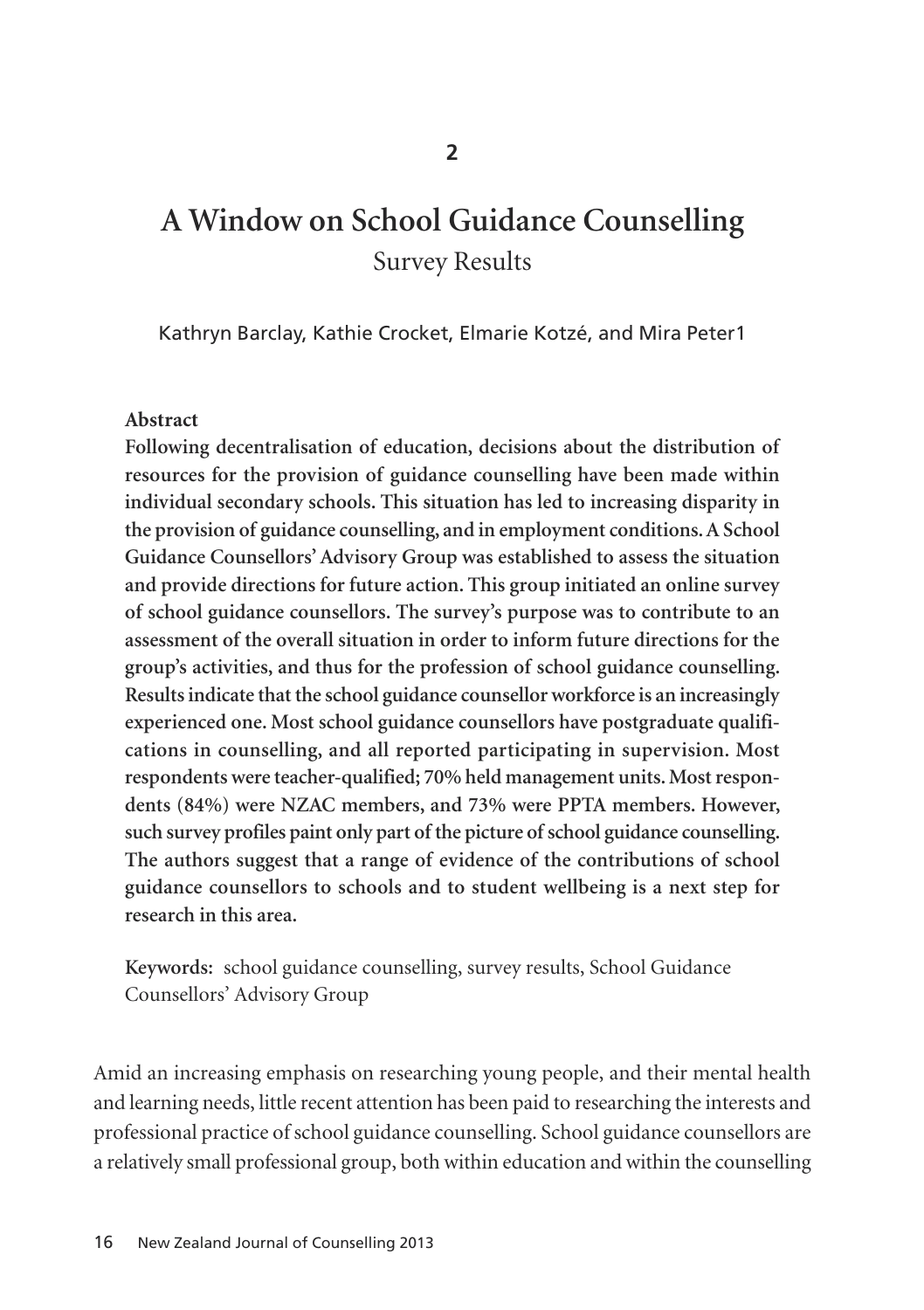profession. They have limited access to research resources. This article reports on a small survey study undertaken by the School Guidance Counsellors' Advisory Group to address professional and employment concerns.

School guidance counselling in Aotearoa/New Zealand grew out of concern for the emotional and social wellbeing of young people—youth mental health—as well as for young people's academic and vocational development. At the same time as a concern about delinquency focused on services that would provide a "remedial function" (Webb, 1980, p. 313), there was also a strong developmental and educational emphasis. As guidance and counselling took shape in the 1970s guidance counsellors, as qualified teachers, were assigned leadership responsibilities for and within the wider guidance network within each school.

By the 1990s, following a survey of counsellors in Christchurch schools, it was suggested that school counsellors were doing more counselling and counsellingrelated work than in the 1980s (Miller, Manthei, & Gilmore, 1993). By that time, too, these authors reported, most school guidance counsellors had undertaken professional counsellor education in a university, and were participating in professional supervision.

A survey by Manthei (1999), undertaken about a decade after the introduction of a regime of self-management in schools, indicated that "counsellors are dealing with a wide range of client problems, often under less than optimal conditions" (p. 45), with "expanded" workloads and diminishing resources. A sense of job satisfaction was still possible because of both pre-service and in-service professional education, and supervision. The reduction of support and resources for guidance and counselling that followed the self-management of schools was also noted by Hughes (1996), Crowe (2006) and Webb (2008). Professional concerns became explicitly political, as school guidance counsellors increasingly took up advocacy not only for young people, but also for their profession.

Yet this advocacy was not without challenges. In 1991 the professional association changed its name from the New Zealand Counselling and Guidance Association to the New Zealand Association of Counsellors (NZAC), including a wider range of counsellors at a time of increasing opportunities for community and health-based counselling services. As a result, school guidance counsellors were no longer the largest group of professional counsellors in New Zealand. NZAC came to represent a much wider constituency, producing some points of tension for those who might prefer a professional association dedicated to the interests of school guidance counselling, or a greater focus within NZAC on school guidance counselling. Succeeding members of NZAC's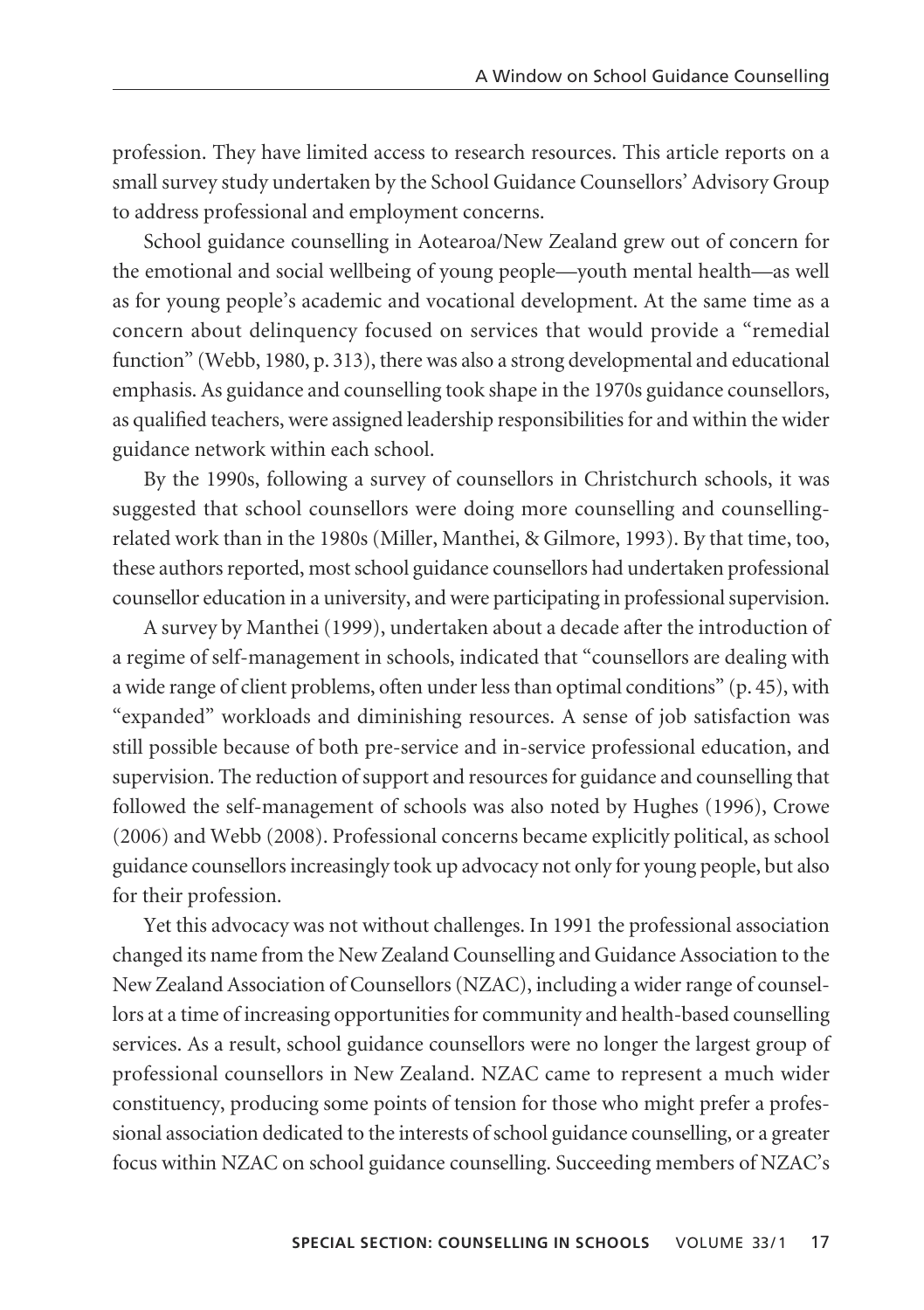National Executive have overseen the school guidance counselling portfolio, actively advocating in many quarters for the interests of the members they represent—with benefits for school counsellors who are both members and non-members of NZAC, and for schools and students.

A further significant move for guidance counselling occurred during the 1990s. With decentralisation came changed appointment processes. School guidance counselling had a long tradition of being identified as an educational activity, and as requiring professional education in teaching as a prerequisite. School guidance counsellors, as experienced and qualified teachers, were expected to have "an intimate understanding of learning, teaching and schools" (Webb, 2008, p. 20). Teaching experience was seen as critical to the range of work school counsellors undertook, and to their credibility in the wider school community: "guidance counselling is a teaching role" (Alison, 2007, p. 16). Further, this alignment of school guidance counselling and education was reflected in the provision of counsellor education for school guidance counsellors within Faculties of Education in universities.

However, particularly during a period when registration of teachers was optional (1991–1996; see Alison, 2007), and since that time, some people without teaching qualifications have been appointed to school counselling positions. At times, some with other health or social service qualifications, but not counselling qualifications, have also been appointed to school counselling positions. Concerned that people without teaching backgrounds or counsellor education were being appointed to school guidance counselling positions, Webb (2008) argued that "too often those not trained in counselling end up performing largely case management roles, where the school system shapes them to troubleshoot, as a contribution to its over all smooth administrative functioning" (p. 21). This change introduced a sense of concern, unease and contest, which has been ongoing.

The concern was partly about the potential erosion of employment conditions, since counsellors without teacher registration are not covered by the collective employment contract, unless they hold a Limited Authority to Teach (LAT). Further more, there was concern that counsellors without eligibility for management positions would be excluded from leadership and influence in schools, thus reducing the effectiveness of guidance counsellors in providing services for young people.

One particular response to this situation, through collaboration between the professional counselling association (NZAC) and the secondary teacher union (PPTA), led to the revision and reissuing of an Appointment Kit, designed to guide Boards of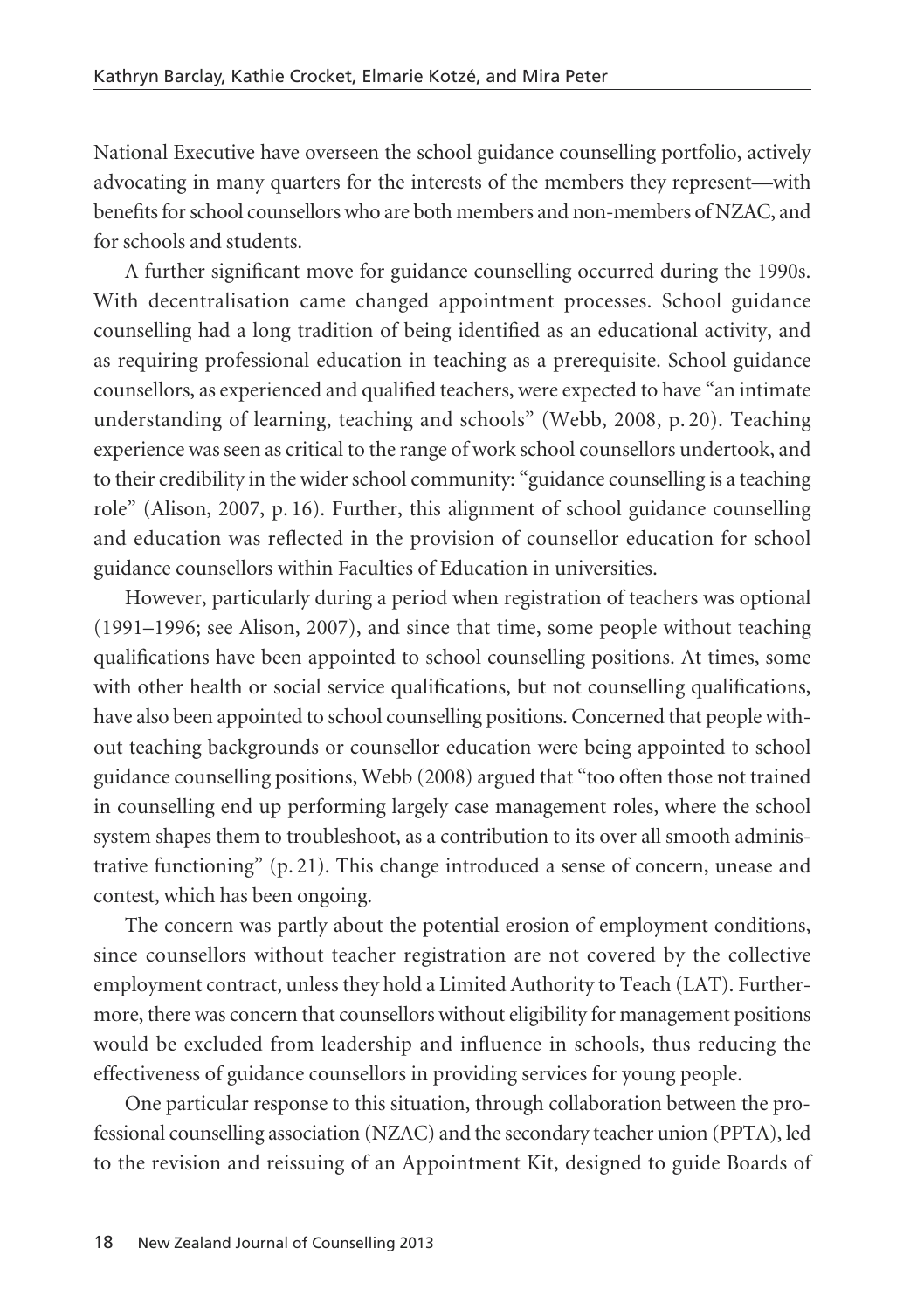Trustees in the appointment of school guidance counsellors. A School Guidance Counsellor Appointment Kit had first been developed in the 1980s by the Guidance Advisory Service within the Auckland office of the Department of Education (personal communication, Margaret Agee, July 2, 2013). The PPTA/NZAC revision was particularly designed to offer briefing information otherwise not available in the changed conditions of Tomorrow's Schools. We note that this revision (see http://www.nzac. org.nz/school\_guidance\_counsellor\_appointment\_kit.cfm) refers only to *counselling* qualifications, affirming the argument for dual qualifications in *teaching* and *counselling*. Another PPTA strategy in support of school guidance counsellors was a 2004 survey (Post Primary Teachers Association, 2004); having advocacy as its underlying purpose, its focus was largely on employment conditions.

In 2009, Payne and Lang noted the "lack of comprehensive statistical information about counsellors in schools," suggesting that this situation "would appear to be another example of the degree of marginalisation of this group of professionals by the Ministry of Education" (p. 47). While focused on the use of supervision by New Zealand school guidance counsellors, their survey also provided a brief demographic profile of this group. Their 2008 online survey of 213 school guidance counsellors reported that 94% of respondents had a counselling qualification or were working toward a qualification; most were affiliated with a professional body (69% NZAC members) or teacher union (62% PPTA members); most were women; more than half had more than ten years' experience in the profession; and the number of guidance counsellors who were registered teachers had declined.

Over the past two decades there has been little Ministry of Education policy development that would guide schools or counsellors on how the requirement of the Education Act (1989, No. 80, S.77), that principals of state schools "take all reasonable steps to ensure that…students get good guidance and counselling," should be played out.

These moments in the history of school guidance counselling are relevant as the current state of the profession is under review. A wide-ranging Prime Minister's Youth Mental Health Task Force included, as one of nine strategies, tasking the Education Review Office with a review of the current provision of guidance and counselling in schools.<sup>2</sup> The Task Force/ERO review commenced in 2013. The survey on which this article focuses took place prior to this initiative, reporting on school guidance counsellors' professional and employment-related concerns in 2011.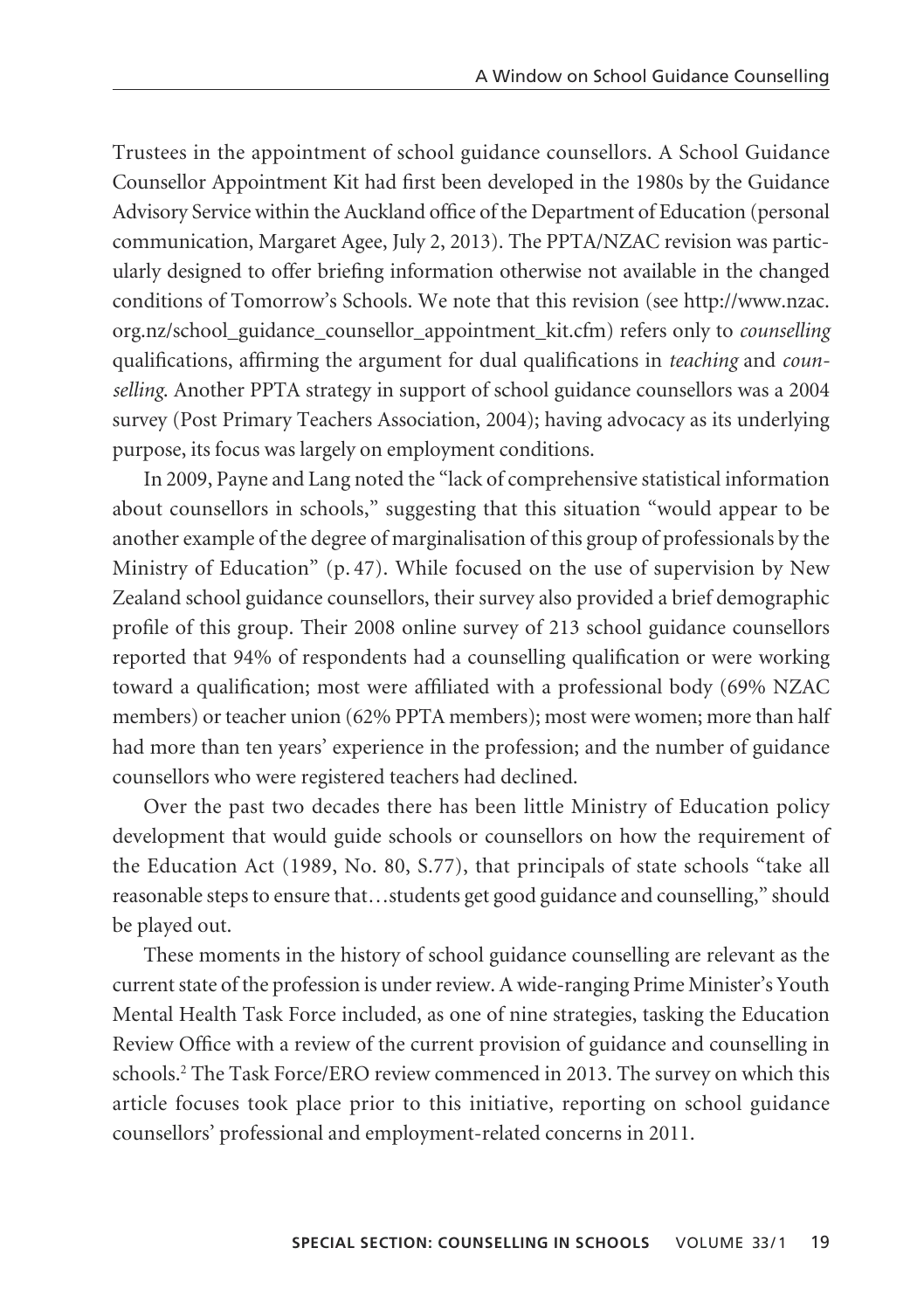## **Shaping the 2011 survey of school guidance counsellors**

The School Guidance Counsellors' Advisory Group has taken initiatives both in collaboration with NZAC and on its own behalf. This group became a meeting point where the professional and employment interests of school guidance counselling could be marked out. This has been a difficult task, given the diversity and the multiple and competing interests and purposes of the group's membership. While there was a shared overall interest in advocating for school guidance counselling, the means to achieve this end were disputed.

Questions arose whether this group should work within NZAC, should represent all school counsellors and therefore not be limited by NZAC connections, or whether a separate school guidance counsellor association should be formed. The opinions of school guidance counsellors were canvassed and a vote was held across the regions. The outcome was that the group came under the umbrella of NZAC, becoming an advisory group to the School Counselling portfolio holder on the National Executive. There were also differences of opinion about whether or not teacher registration should be compulsory. How the group should be selected/elected, and who its members should be remained unclear.

One of the purposes of the survey reported on in this article was to reach clarification on the question of representation. Hooker (2011) noted that these differing professional backgrounds and qualifications had produced considerable debate and tension, both within NZAC and within the wider school counsellor group: serious employment and professional concerns are at the heart of the matter for both teacher-qualified and non-teacher-qualified counsellors.

This online survey of school guidance counsellors, undertaken in November– December 2011, was a significant collaborative endeavour by NZAC and the School Guidance Counsellors' Advisory Group. At the time the Advisory Group comprised six members from across the regions—two from Auckland, and one each from Wellington, Hawke's Bay, Christchurch, and Otago. It included four teacher-qualified counsellors and two counsellors without teaching qualifications. Members contributed on a voluntary basis. Interests in advocacy for school guidance counselling shaped most questions in the survey: this is the point of commonality with the 2004 PPTA survey, and where some comparisons might be made. The survey inquired, for example, about job title (Question 1); length of time in the role (Question 2); level of responsibility (Question 6); professional and union membership (Questions 7, 12); teacher qualification (Questions 9, 10); salary source (Question 11); and counselling/ teaching workload (Questions 17, 18, 19).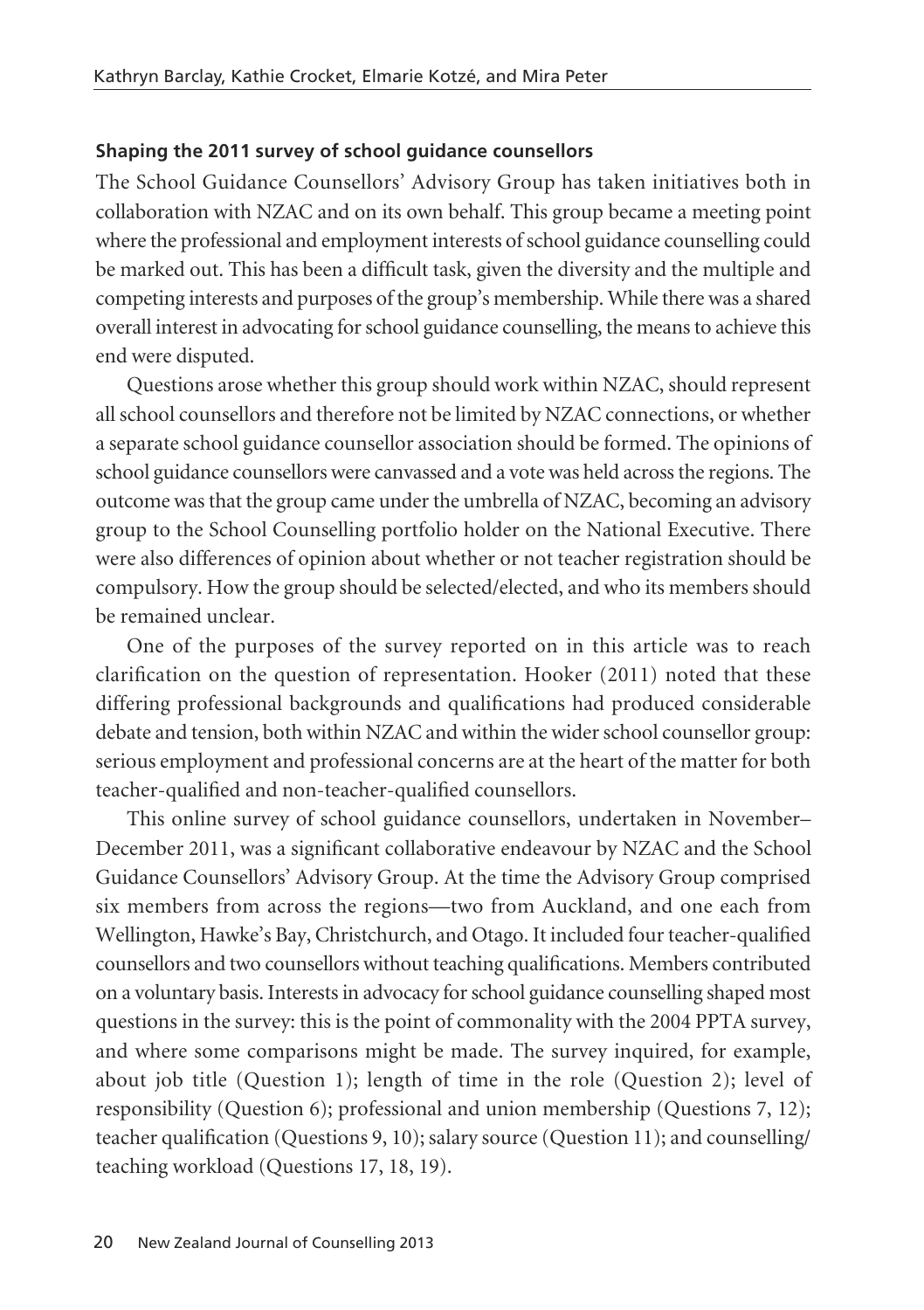A series of questions (Questions 32–36) inquired about respondents' preferences for the make-up of the Advisory Group. These included questions such as: the term of the then-current group; the number of members the group should have; whether representation should be based on region, gender, ethnicity, and type of school, and whether members should be teacher-trained counsellors.

The survey information was sent directly to guidance counsellors in secondary schools. By this time the Advisory Group was officially part of NZAC, therefore only members listed on the NZAC database as school guidance counsellors were sent the official link to the survey. NZAC was supportive of the survey material being made available to all school counsellors but, as Payne and Lang (2009) noted, there are no direct means of accessing all school counsellors. Due to access difficulties, it is not possible to report the number of potential respondents to the current survey. The response rate is therefore unknown.

NZAC funded access to Survey Monkey, $3$  the online survey platform that was employed. Coming directly out of the Advisory Group's take on the then-current concerns of school guidance counsellors, the survey items were not designed to provide comparison with earlier surveys; nor were items constructed via the significant consultation, with the professional association or with other school guidance counsellors, employed in preparation for school guidance counsellor surveys such as that of Manthei (1999) or Miller, Manthei, and Gilmore (1993).

#### *Participants*

There were 138 respondents to this 2011 survey, in contrast to 256 respondents in the 2004 PPTA survey and approximately 200 in 2009 (Payne & Lang, 2009, p. 50). This lower number may reflect the limited resources available in this study to provide access to potential participants, as well as to follow-up strategies (see Harlow, 2010). Sample size is a limitation of the study.

#### *Data analysis*

Survey Monkey software provides descriptive statistical analysis (e.g. frequency of category responses). Initial results from this study have been circulated by the Advisory Group and NZAC. This current report develops these initial analyses, complementing them with qualitative data generated by the survey, with further statistical analysis using Statistical Package for Social Sciences (IBM SPSS Statistics 20), and providing comparison, where possible, with earlier surveys.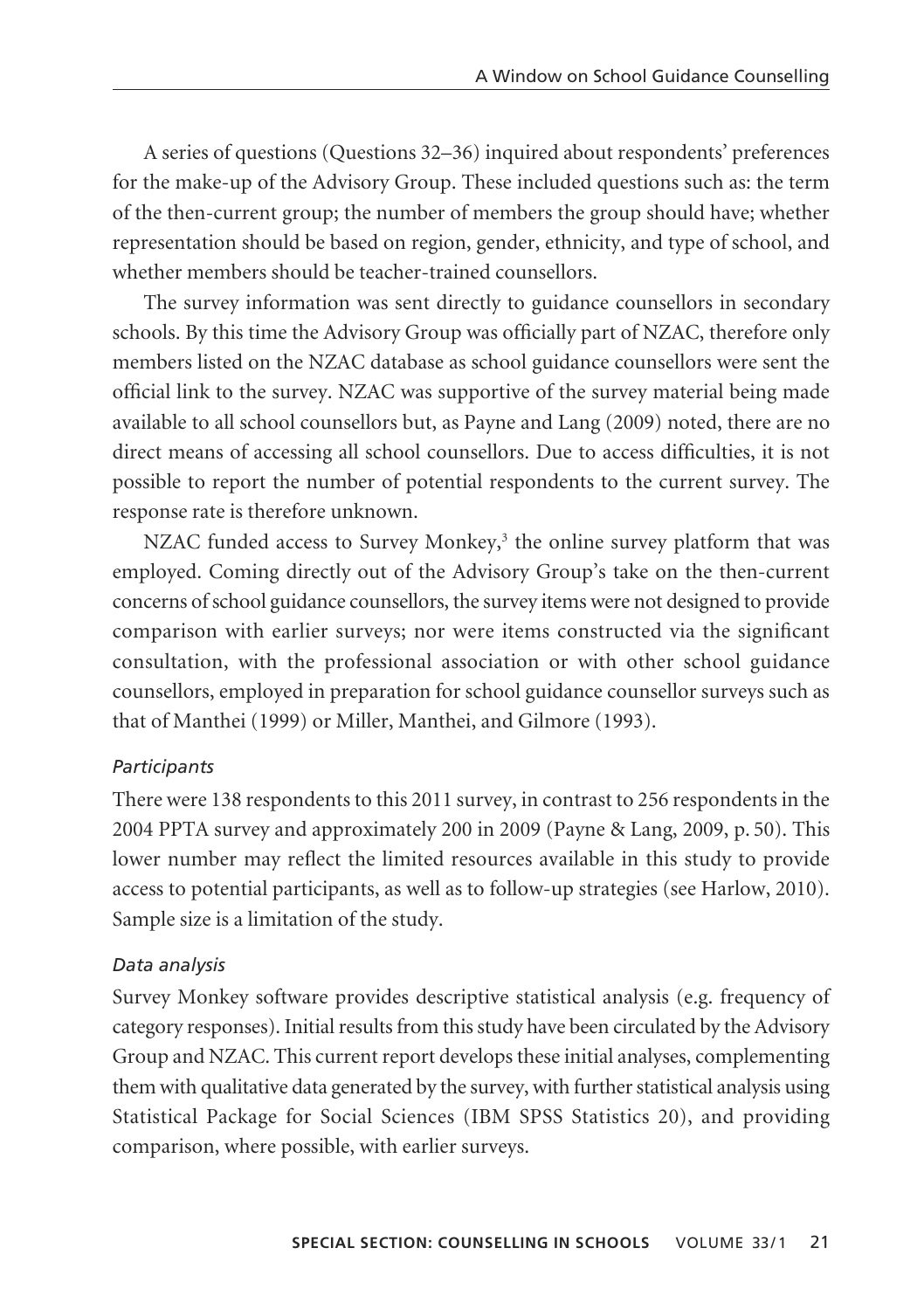| <b>Ethnic identification</b>                      | N              | %  |
|---------------------------------------------------|----------------|----|
| <b>British</b>                                    | 1              |    |
| Fijian                                            | 1              |    |
| Greek                                             | 1              |    |
| Middle Eastern                                    | 1              |    |
| New Zealander of Fijian Indian and Pākehā descent | 1              |    |
| NZ/Irish                                          | 1              |    |
| Pacific Island*                                   | 1              |    |
| Persian                                           | 1              |    |
| Australian                                        | $\overline{2}$ |    |
| European                                          | 3              |    |
| Indian*                                           | 3              |    |
| Asian*                                            | 4              |    |
| Māori*                                            | 10             | 8  |
| New Zealand European*                             | 120            | 95 |

## **Table 1:** Ethnicity of respondents

\* Denotes categories used by the survey.

# *Results*

# *Job title*

The largest group of respondents (70%) were employed as a "school guidance counsellor," the title that has traditionally been used. Similarly, of the rest the largest proportion (20%) were "school counsellors." The former title invokes the traditionally wider roles of both guidance and counselling while the latter is a more recent usage, focusing on the specialist professional functions performed by the counsellor alone. Other titles named by respondents included: Head of Guidance; Director of Student Support; Director of Pastoral Care and Counselling; Student Support Counsellor, and Chaplain.

# *Demographic information*

Respondents were asked their ethnic identification and gender. As can be seen in Table 1, the majority of respondents identified as "New Zealand European" (note that the total count exceeds 138 because participants were able to tick all the ethnicities they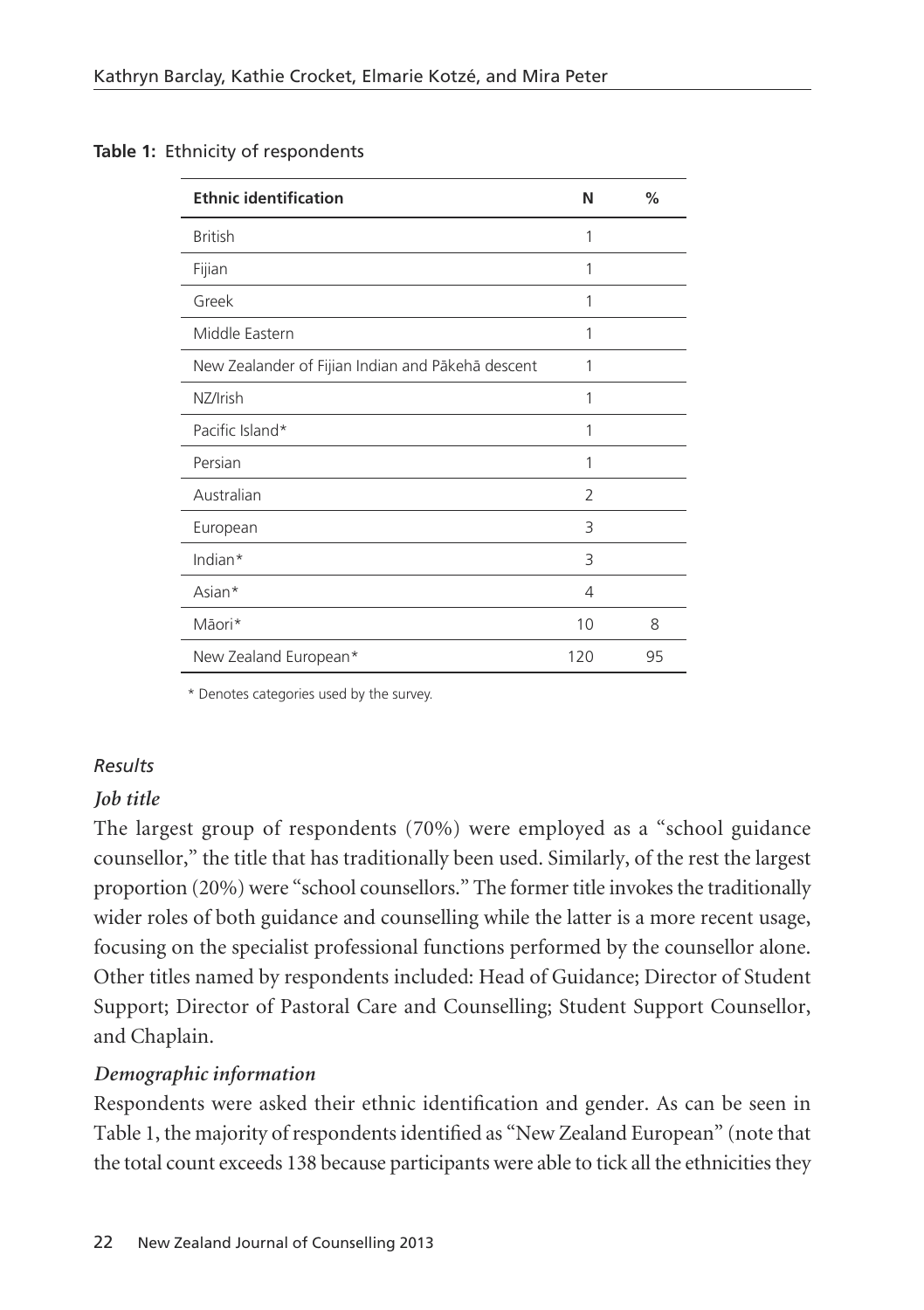

**Figure 1:** Percentage of respondents with varying lengths of service as a guidance counsellor

**Table 2:** Comparison of experience between respondents in 2011 survey and 1999 survey

|             | Current survey (2011) | Manthei (1999) |
|-------------|-----------------------|----------------|
| $0-5$ years | 31%                   | 39%            |
| $6 - 10$    | 24%                   | 35%            |
| $11 - 15$   | 15%                   | 11%            |
| $15+$       | 31%                   | 16%            |

identified with). It is perhaps notable that a higher proportion of respondents were Mäori than in Manthei's (1999) survey (3.8%) (see p. 27), but there is still significant ground to make to increase the number of Mäori counsellors in schools.

Table 2 shows that the most notable difference over time is in a larger long-serving group in the current survey. This trend mirrors the wider situation in secondary schools, where there is currently strong retention of very experienced teachers. At the same time as the profession and schools have the benefits offered by experienced staff, we note that there are fewer spaces for new school counsellors to enter the profession.

## *Qualifications*

Because the survey allowed multiple responses to the question about qualifications, it is possible to comment only in general terms on this point. The largest group of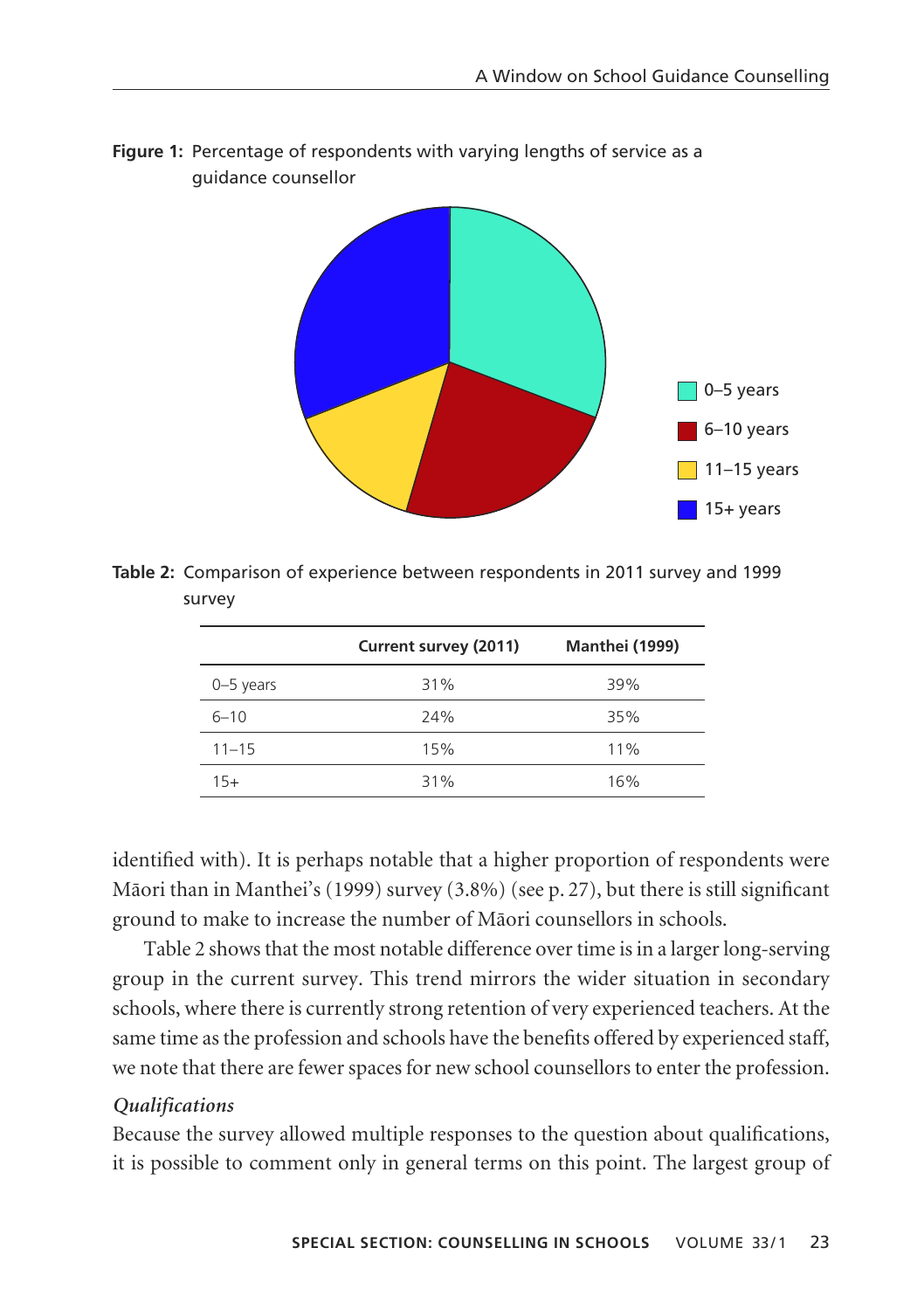respondents held MCouns qualifications (45%), with the next largest group holding a PGDipCouns (31.6%). Of the 25 (18.4%) respondents who responded to the "other" category, two noted doctoral qualifications, one in psychology and one an EdD, and others had postgraduate qualifications in psychotherapy, special education, education, fine arts, social science, psychology, supervision, education, and health sciences. Others reported undergraduate qualifications in social work, drug and alcohol studies, criminology, and theology. This wide range of professional qualifications, including undergraduate (only), and many not in the fields of education and counselling, is another product of the self-managing schools era. The diversity of professional qualifications and identities contribute to school guidance counsellors being an increasingly disparate professional group.

# *Professional membership*

Most respondents held membership of NZAC, as Table 3 shows.

The proportion of counsellors belonging to NZAC (94%) is higher than in the 2004 PPTA survey (66%) and in Manthei's (1999) study (approximately 70%). This difference may be due to the current study being generated by NZAC: members of NZAC were more likely to respond to the survey than non-members. Alternatively, it is possible that a professional climate of increasing accountability and potential counsellor registration has encouraged membership (see Manthei, 1999, p. 27). One respondent commented: "I feel strongly about my membership of NZAC and its voice in promoting ethical and professional practices." However, this position was not held by all participants, as elaborated later in this report.

Other professional associations of which respondents held membership included: Aotearoa New Zealand Association of Social Workers (2); New Zealand Psychological Society/New Zealand Psychologists Board (1); National Association of Loss and Grief (1); Addiction Practitioners' Association of Aotearoa New Zealand (2); New Zealand Christian Counsellors' Association (1); New Zealand Association for Research in

| Table 3: Percentage of respondents who are in different categories of |
|-----------------------------------------------------------------------|
| NZAC membership                                                       |

| <b>Membership of NZAC</b> | $\%$ |  |
|---------------------------|------|--|
| Member                    | 84   |  |
| Provisional member        | 10   |  |
| Not a member              |      |  |
|                           |      |  |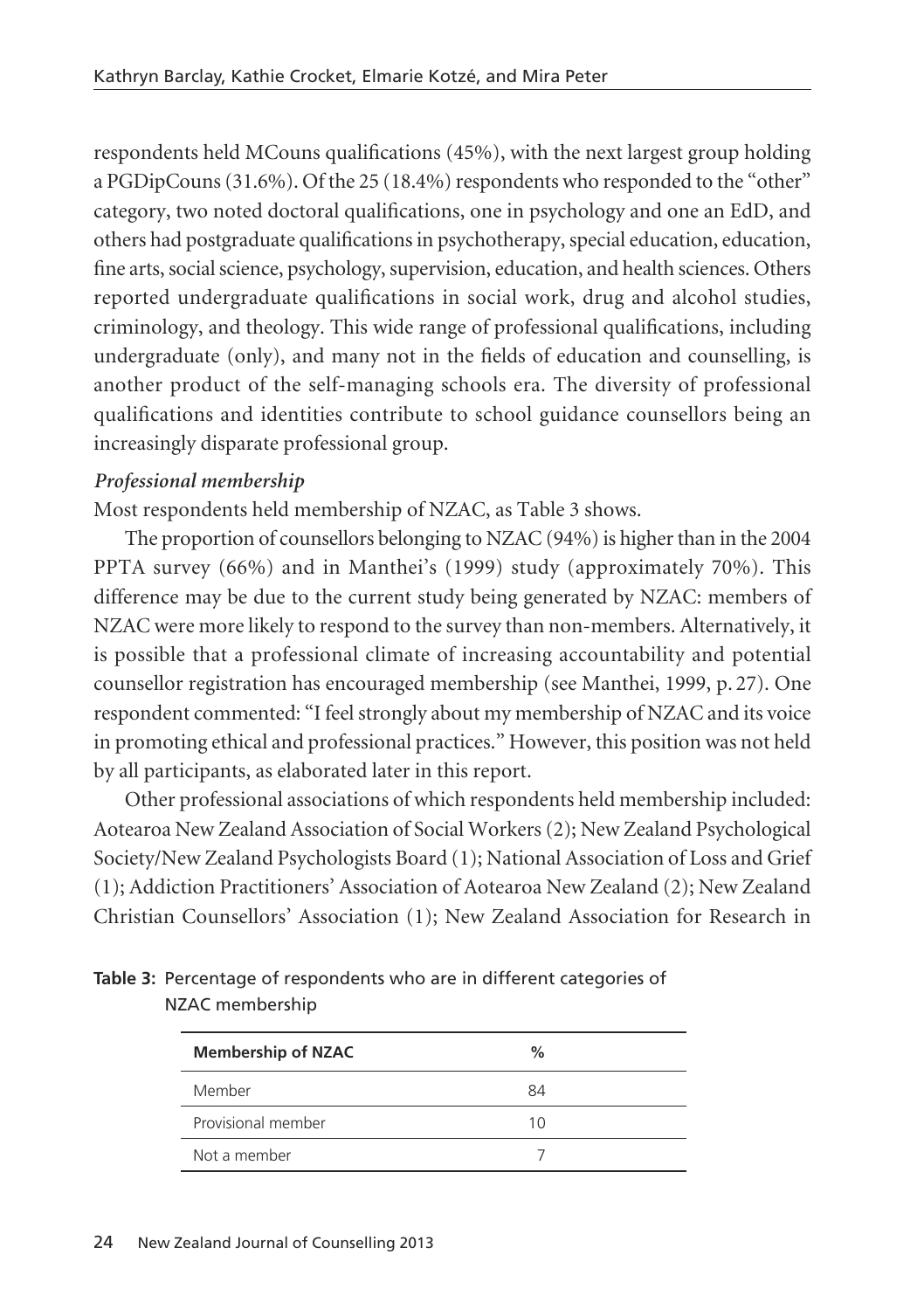Education (1); EAGALA (Equine Assisted Psychotherapy; 1), and New Zealand Sport Psychology Collective (1).

Seventy-three per cent of the survey respondents were members of PPTA. As a comparison, about 92% of secondary school teachers are members of PPTA (Rob Willetts, personal communication, February 22, 2013). Other unions named by respondents were New Zealand Education Institute (3), Public Service Association (3), "support staff" (1), and "school-based local assn" (1).

Only three respondents had no professional or union membership of any kind all of them were the sole counsellors in their schools. Some aspects of their profiles are described in Table 4.

Newly appointed Counsellor B has a teaching background, a postgraduate coun selling qualification, status in her (smaller) school in the form of management units and allowance and in being paid through staffing entitlement, and engages in regular supervision. Counsellor A, in contrast, is outside entitlement staffing, has no formal management position in her (larger) school, no teacher registration or LAT, has an undergraduate qualification in counselling, and engages in supervision only monthly. Questions arise in this situation about professional isolation, and responsible employ ment conditions and processes, including salary, budgets for supervision and professional counsellor association membership, and student–counsellor ratio.

|                            | <b>Counsellor A</b> | <b>Counsellor B</b> | Counsellor C          |
|----------------------------|---------------------|---------------------|-----------------------|
| Length of service          | $6-10$ years        | $0-1$ year          | $2-5$ years           |
| Ethnicity (Gender)         | European (F)        | NZ European (F)     | Asian/NZ European (F) |
| Oualification              | <b>BCouns</b>       | PGDipCouns          | PGDipTching           |
| Trained teacher            | $No + No$ LAT       | Yes                 | Yes                   |
| Payment                    | Individual contract | Entitlement         | Individual contract   |
| Position of responsibility | <b>No</b>           | $1$ MU+1 MMA*       | 1 MU                  |
| Size of school             | 1000-1500           | 400-700             | Under 400             |
| How many counsellors?      | Sole counsellor     | Sole counsellor     | Sole counsellor       |
| Supervision                | Monthly             | Fortnightly         | Fortnightly           |

**Table 4:** Profile of counsellors with no professional or union membership

\* Terms employed in the Secondary Teachers' Collective Agreement (see PPTA.org.nz):

MU = Management Unit; MMA = Middle Management Allowance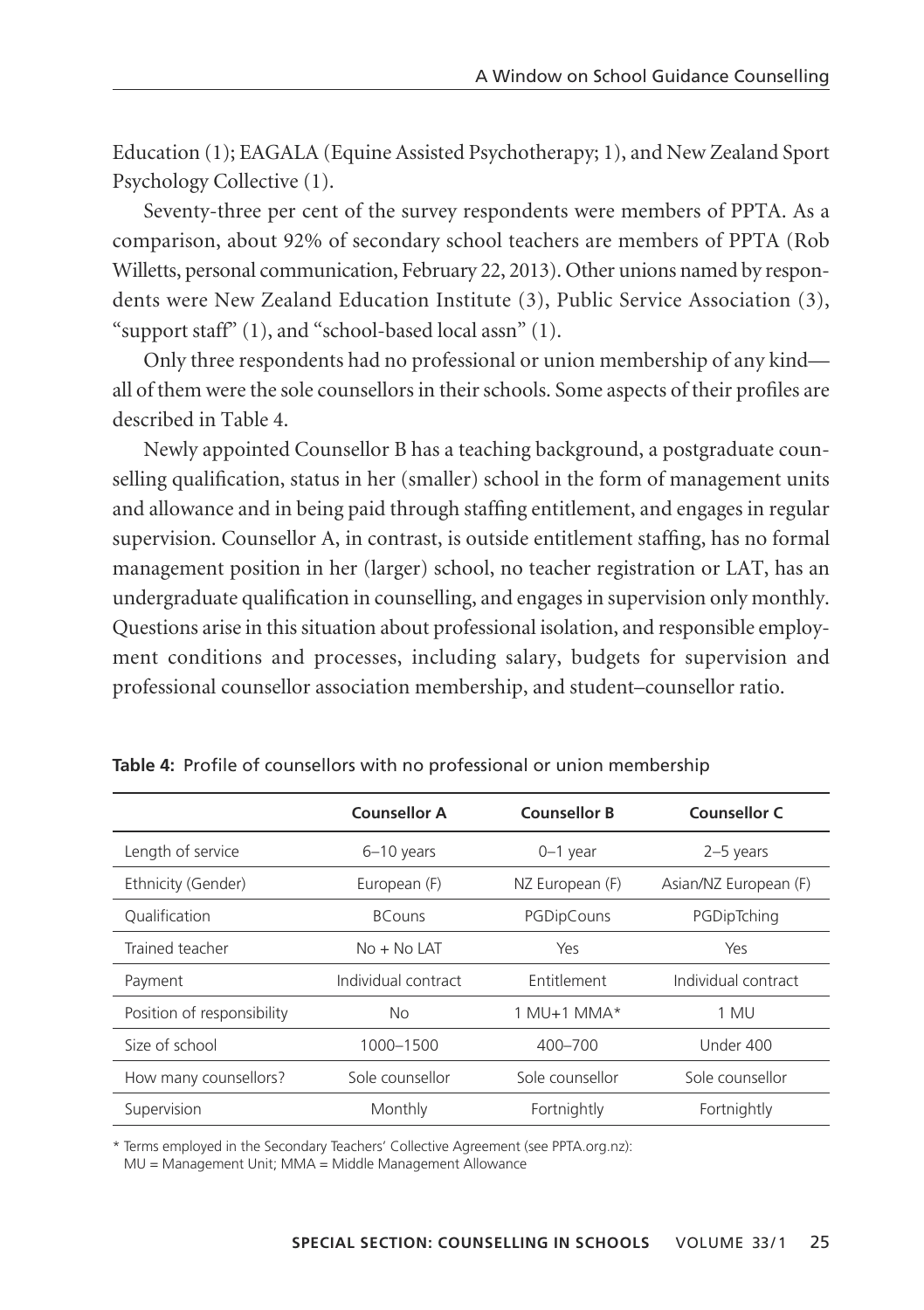## *Salary source*

Over recent years PPTA has actively advocated in the interests of its guidance counsellor members. Relevant to the protection of the teacher status of school guidance counsellors is salary source. The majority (91%) of the respondents who were PPTA members were paid out of entitlement staffing; 6% of the PPTA members did not know their salary source, and 3% of PPTA members were on individual contracts. Figure 2 shows salary sources for the entire sample.



**Figure 2:** Percentage of respondents paid through entitlement staffing and other sources

It is not clear how many of those counsellors on individual contracts are additional counsellors paid out of the wider school budget. However, with 25% of respondents either on individual contracts or unsure about their employment status, it would be of some concern if a quarter of New Zealand secondary schools were not using the salary resource (entitlement staffing) that originates from central government for the provision of guidance counselling. This situation would have potential implications for schools' responsibility to provide students with good guidance and counselling, as required by the Education Act, and for school guidance counselling as a profession.

# *Teacher registration and teaching*

While most respondents  $(106; 77%)$  in this survey were qualified teachers,<sup>4</sup> anecdotal evidence suggests that a recent development is for trained counsellors to subsequently undertake teacher education in order to practise as school guidance counsellors. However, only two survey respondents were in this group, suggesting that this practice is not extensive.

One significant finding offered by further statistical analysis was that those respondents who were qualified teachers were more likely to have postgraduate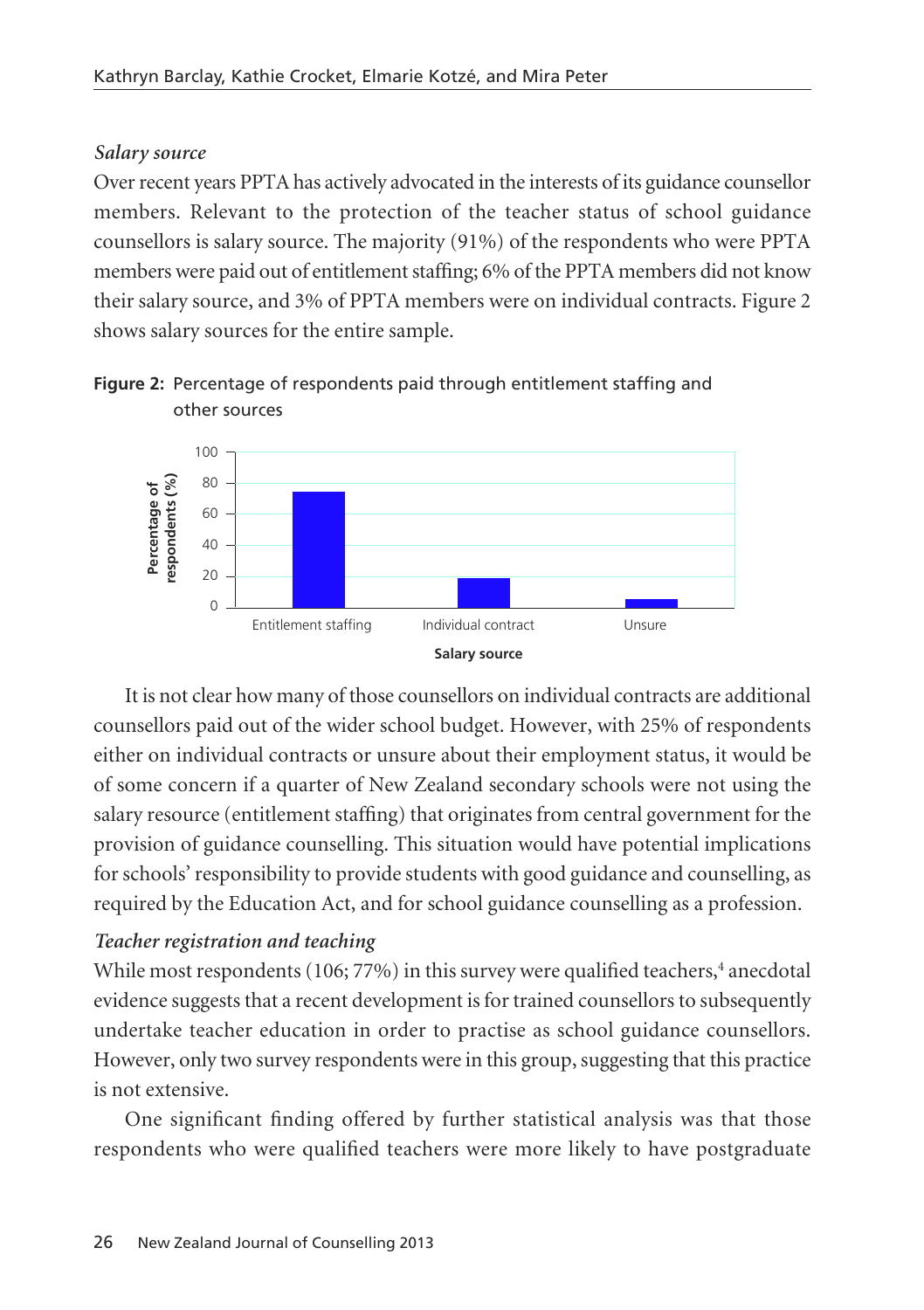counselling qualifications: 91% of those with postgraduate diplomas and 87% of those with masters degrees were qualified teachers,  $x^2(1) = 28.49$ ,  $p < 0.001$ , and  $x^2(1) =$ 34.13,  $p < 0.001$  respectively. Only 38% of those with undergraduate diplomas were qualified teachers,  $p > 0.05$ .

Related to the question of teacher registration is the matter of the extent and limits of counsellors' contributions to classroom teaching, both in traditional subject areas and in guidance-related programmes. Seventy-five per cent of the respondents did not teach in the classroom, but reported contributing through "specific short-term targeted programmes," "bullying, social skills," and "intermittent, related to counsell ing work, at MY discretion and at MY request." One respondent emphasised that "COUNSELLORS SHOULD NOT TEACH CURRICULUM." Respondents who were responsible for both counselling and classroom teaching nominated traditional subject curriculum areas, such as Health (79%), Social Studies (24%), and English (17%).

The survey included a question on school size: cross-tabulation of *size of school* with *teaching* suggests that counsellors in schools with fewer than 400 students were more likely to be involved in subject area teaching, and those in schools with more than 2000 students less likely,  $x^2(5) = 11.12$ ,  $p = 0.05$ . In schools with between 400 and 2000 students there were no statistically significant patterns in terms of whether or not counsellors teach. The survey also asked about the presence of other members of the student support team: cross-tabulation of this variable with the *teaching* variable suggests that the presence of other support workers does not increase the likelihood of counsellors teaching.

#### *Numbers of counsellors*

The number of counsellors who worked in respondents' schools ranged from one (45% of respondents) to seven. In terms of full-time equivalence (FTE), the range was from a school with a 0.25 position to one with 4.4 guidance counselling positions. Of the 100 respondents who answered the FTE question, nine were in schools with three or more full-time equivalent counsellors, $5$  and 18 were in schools with less than one full-time equivalent counsellor. The study's design did not allow further analysis of these data, for example correlating *size of school* with *counsellor FTE*, useful data provided by the 2004 PPTA survey; it would be helpful if the design of any future survey made such analysis possible. As noted earlier by Manthei (1999), questions of workload are important if counsellors are to sustain their practice amid the pressure of the position, and if they are to maintain the standards and integrity of professional practice.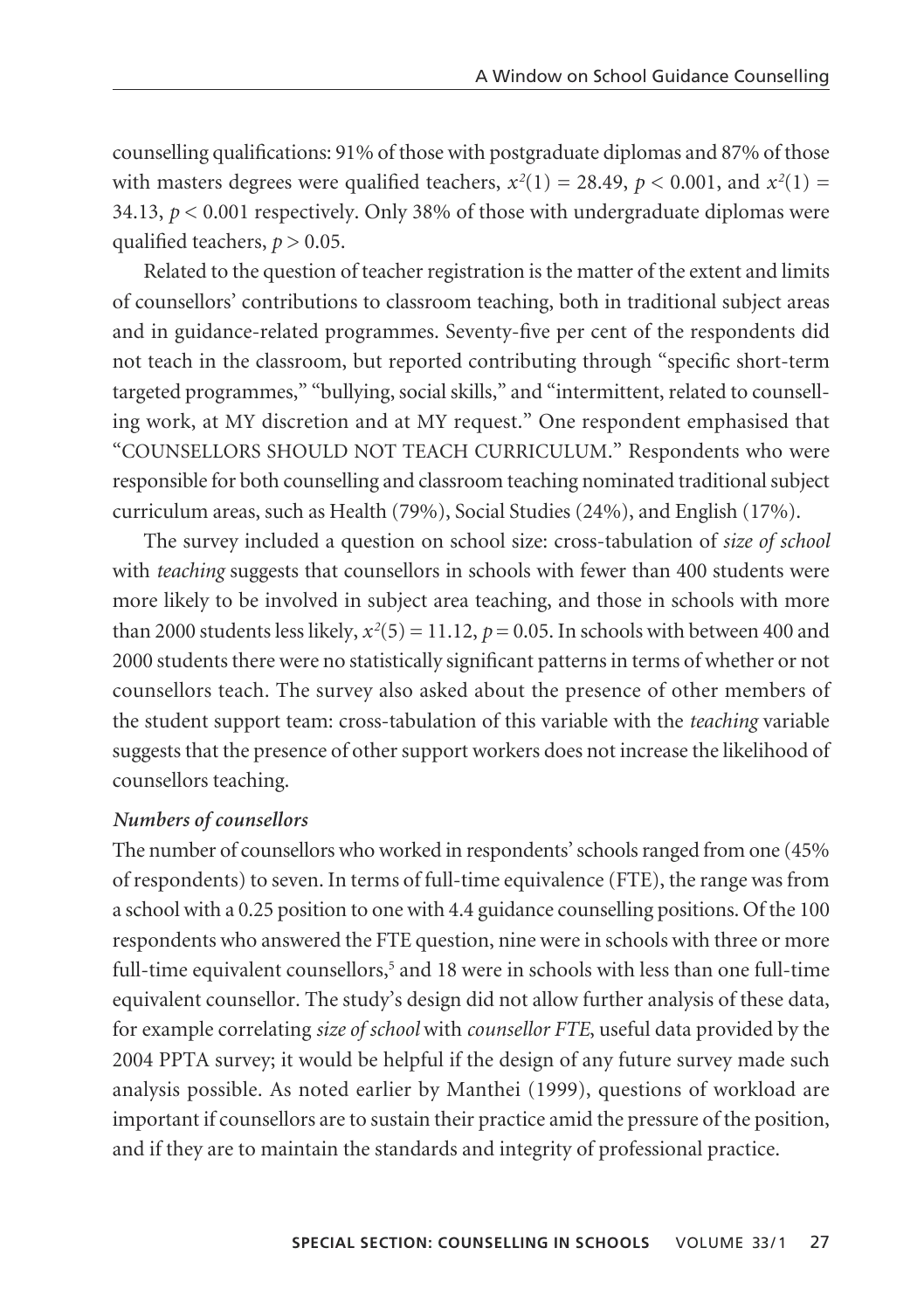## *Supervision*

All 136 responses to the question of whether counsellors engage in regular supervision were in the affirmative, echoing the findings of Payne and Lang's (2009) investigation of school counsellors' use of professional supervision. Payne and Lang suggested that school guidance counsellors were "accessing supervision in a professionally responsible manner, providing them with an essential source of support" (p. 58).

Asked in the current survey about frequency of supervision, one respondent noted 20 sessions a year. This appeared to be the upper end of the range, with two sessions a term (two respondents) at the lower end. Most respondents engaged in fortnightly supervision, the next largest group used monthly supervision, and most of the rest of the respondents engaged in three-weekly supervision. Schools paid the supervision fee for 95% of respondents. Following research in Australian schools, McMahon and Patton (2000) claimed:

*the adequate provision of clinical supervision is a means of strengthening the practice of individual guidance officers and the school counselling profession. In turn, it is likely that client welfare and the quality of service to clients is enhanced.* (p. 349)

In the light of this comment, it is encouraging to note that for respondents in this survey, supervision is for the most part regular, and paid for by schools.

#### *The Advisory Group and general comments*

Open questions that invited comment on the Advisory Group, its composition and means of representation, and general comment, brought a range of responses. There were expressions of gratitude to the group members for the work they were doing: "this group is doing a great job;" "this work is important;" "keep up the good work!" A number of responses were about representation in general on the group: "the more diverse the better;" "mixture of school backgrounds and geographical areas;" "just so long as they report back;" "I would argue strongly for consultation with all school counsellors." Others were concerned with cultural representation in particular: "include Maori and Pacific representation;" "Maori SGC[s] need to be identified;" "there is no mention of the group make-up, e.g. cultural representation."

Some respondents expressed wider concerns about the positioning of school guidance counsellors, and the importance of advocacy, including by the Advisory Group:

*really appreciate their [Advisory Group's] hard work—we are struggling out here! I think we are a vulnerable, isolated group in the school community…*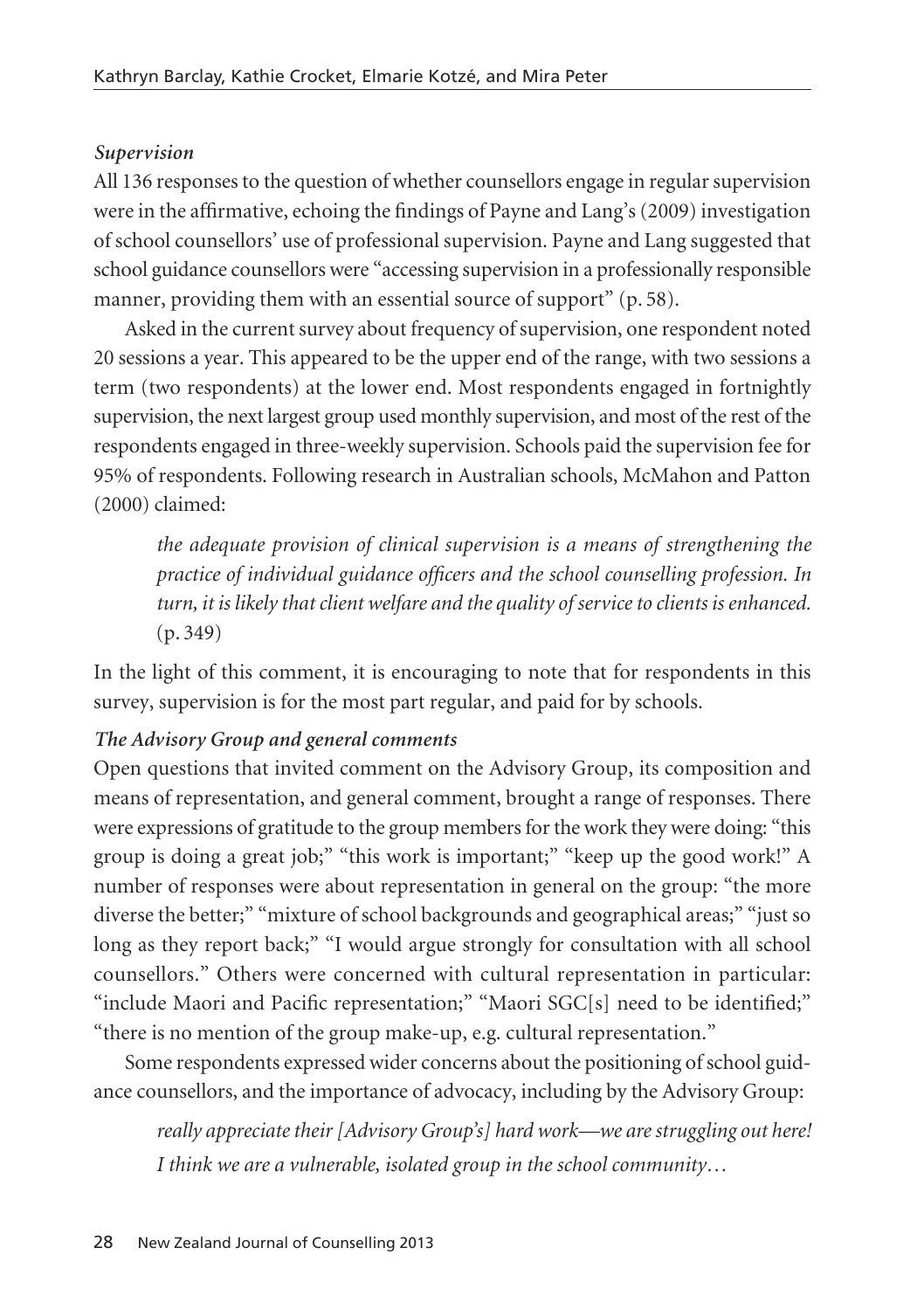*The resourcing of SGCs seems to have disintegrated in recent years.*

*I have had to fight to keep a counselling presence in my school.* 

*In my experience MOE [Ministry of Education] is naïve about the specialist nature of counselling.* 

*The current government talks about concerns about NZ's high suicide rate. Surely therefore they should be looking at putting pressure on all schools to have adequate counselling services.*

Other responses, both about the Advisory Group and in general, reflected the ongoing tensions and debate—about the relevance and value of NZAC membership to school counsellors, and about the effects of the requirement for teacher registration discussed above. The following excerpts show the range of views expressed.

*I have only done it [applied for full membership of NZAC] because the school required it of me. It felt less than realistic, pertinent or respectful. Since doing this I have not felt very participatory of NZAC.*

*We need NZAC and need to keep up to date with the wider issues.*

*I have long felt that NZAC has been "overtaken" by counsellors who do not work in schools.*

*People do not require other services [beyond the Advisory Group] of the Association.*

*I think it's important that we school counsellors have representation within NZAC. As a counsellor I appreciate the PD [professional development] and the voice that NZAC gives our profession. However, we differ in our practice from those counsellors who work in agencies or privately. I feel akin to other school counsellors…* 

*I feel strongly about my membership of NZAC and its voice in promoting ethical and professional practices.* 

*[I am] committed to the school guidance counsellor model. I see us as specialist teachers with broad based counselling skills designed for an educational setting part teacher, part social worker, part psychologist, part mental health assessor and case manager, part facilitator and mentor, part careers counsellor, part educational tester, part family counsellor, part behaviour analyst. Essentially general practitioners in an educational setting.*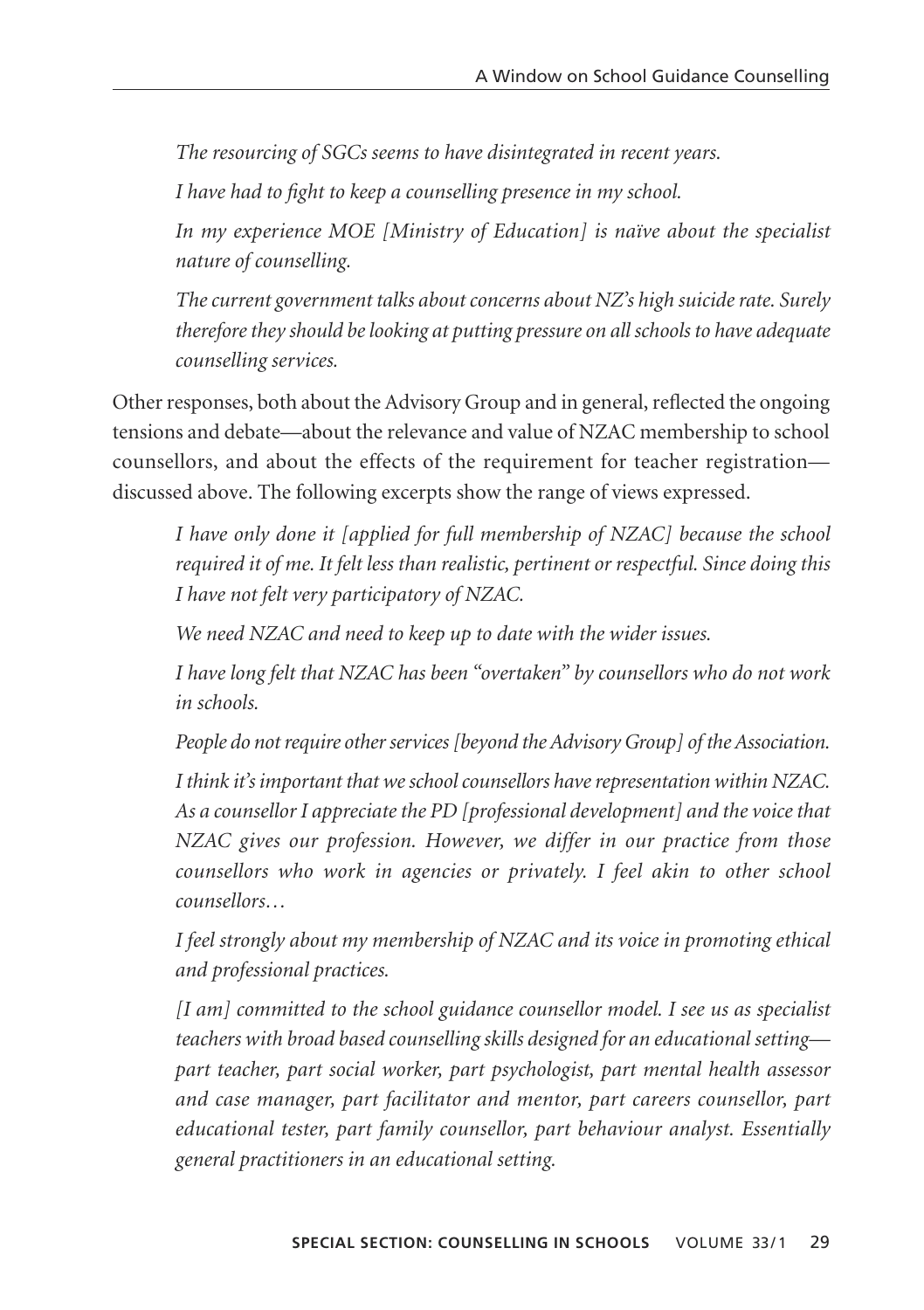*I have a sense of a split amongst school guidance counsellors and as a non-teachertrained counsellor do experience my position as somewhat more marginal…when compared with my teacher-trained colleagues.* 

*It feels very lonely out here fighting my own battles especially around pay rates and contract negotiations. Some sort of a support system is vital especially for those of us who are not teacher trained.*

*I hope that a collaborative working group, PPTA, NZAC, and government, can revisit this position [of non-teacher-trained counsellors]…and ensure that students and their families are served well. This position is not intended to belittle the role of effective counsellors who do not have teacher training but schools are educational environments and need to have staff who are able to promote academic learning and have a clear understanding of curriculum and assessment.* 

*Our training [as teachers] gives us the ability and credibility to work with staff, as the primary role of school counselling is to remove barriers to learning through negotiating a learning path with staff and working across the whole school to create a safe space for academic inquiry and achievement.* 

The tensions expressed here are not surprising: these matters are complex and not readily resolved. It is some years since Evans-Love (2007) argued for the importance of the professional contributions made by non-teachers as school guidance counsellors, and under the same conditions as counsellors with teaching backgrounds. Webb (2008), in response, argued for the educational and strategic importance of school guidance counsellors being qualified teachers. Hooker (2008), in a further response, argued that both teacher-qualified counsellors and non-teacher-qualified counsellors have much to contribute in schools.

It seems that all perspectives offer both limitations and possibilities for schools, for counsellors, for student clients, and for whänau. It is an inevitability of professional isation that qualifications and professional experience are prerequisites to professional positions, and to membership of professional organisations. While these employment and membership processes provide a monitoring of professional standards on behalf of the community, at the same time they exclude some from professional opportunity and membership. Without professional counselling qualifications, school guidance counsellors cannot become members of NZAC, for example. School guidance counselling occurs at the intersection of two professions: counselling and education. This intersection provides rich opportunities to shape the profession of school guidance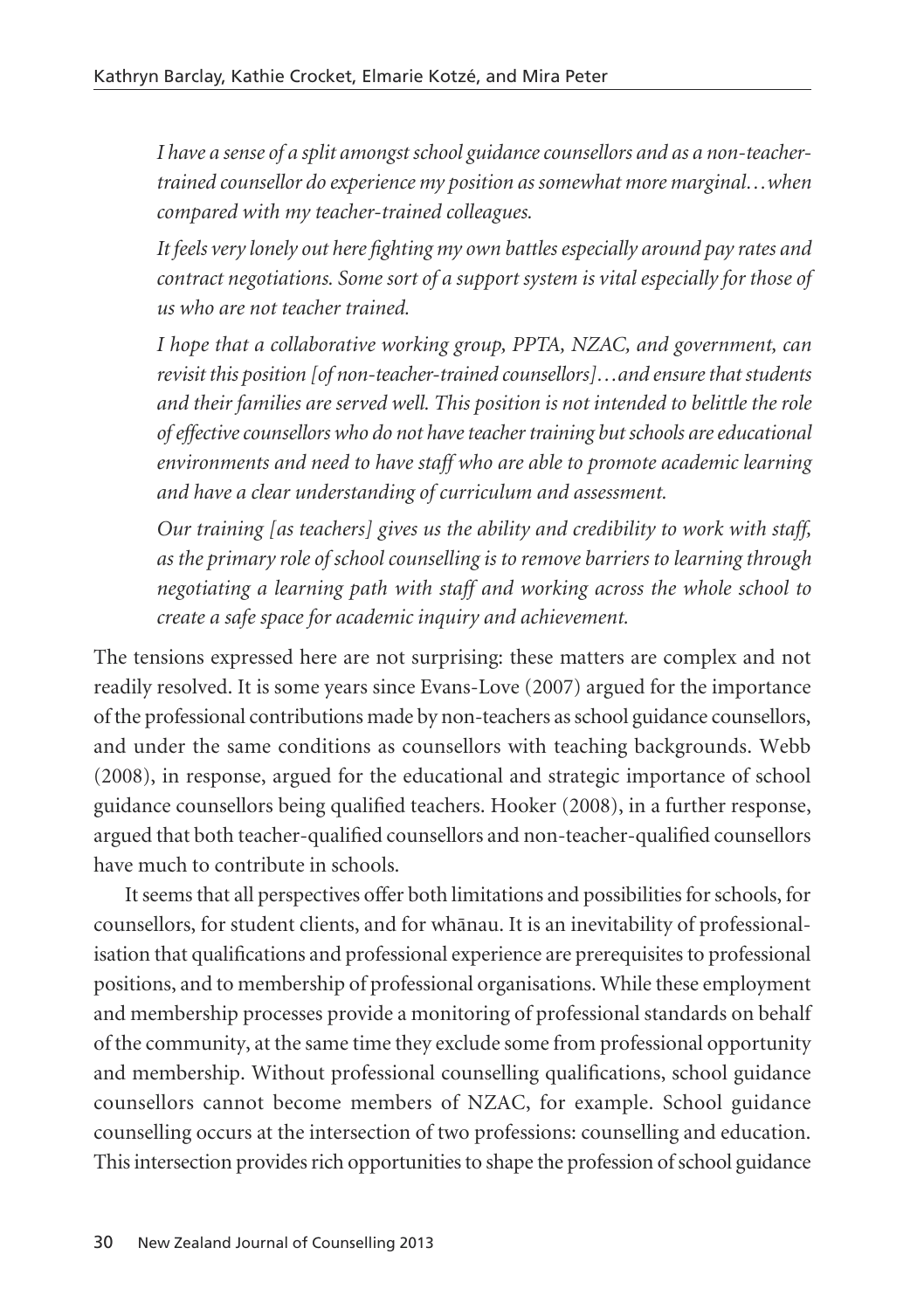counselling in Aotearoa/New Zealand, taking account of the hopes expressed in the excerpts above, in the interests of students, schools, and communities.

#### **Discussion**

The rhetoric of the decentralisation that came with neo-liberal reform in education was that schools and their communities would have greater decisionmaking responsibilities: they would be self-managing and responsive to local situations. This devolution of decisionmaking has led to significant differences between secondary schools in the provision of guidance counselling, summed up in one succinct survey comment: "the current picture of SGC in NZ seems ad hoc and inconsistent in provision."

On one hand, differences and inconsistencies might mean that school guidance counselling is fashioned in each school community to respond particularly to the needs of that unique community. There is good evidence to suggest that such opportunities have been taken up effectively: see, for example, accounts such as Ferguson's (2012) description of her practice at a large multicultural Auckland school; Winslade and Monk's (2007) accounts of the narrative practices of a number of school counsellors; Kecskemeti's (2011, 2013) development of a counsellor-led approach to restorative relationship practices in classrooms, in a multicultural Porirua school; or Williams' (in Winslade & Williams, 2012) school-wide initiatives toward "safe and peaceful schools."

However, such initiatives have not been possible in all schools: it is not the case that all school guidance counsellors have access to the resources that made possible initiatives such as the examples cited here. Difference and inconsistency also mean that the availability of quality guidance counselling services for young people, their families, and their communities varies from school to school, and some are less well served than others. The ERO review that is currently in progress is likely to offer a description and discussion of the range of guidance and counselling services. It will then be important that the wider profession is involved in responses to this review.

The current study has already contributed to discussion about how the School Guidance Counsellors' Advisory Group and NZAC might continue to work effectively to promote ethical and effective school guidance counselling practice, in a culture alive with the differential effects of "ad hoc and inconsistent" service provision. That a national survey of this kind was undertaken voluntarily by a semi-formal group of school guidance counsellors, with support from NZAC, is perhaps an indication of the effects of the decentralising of educational administration associated with self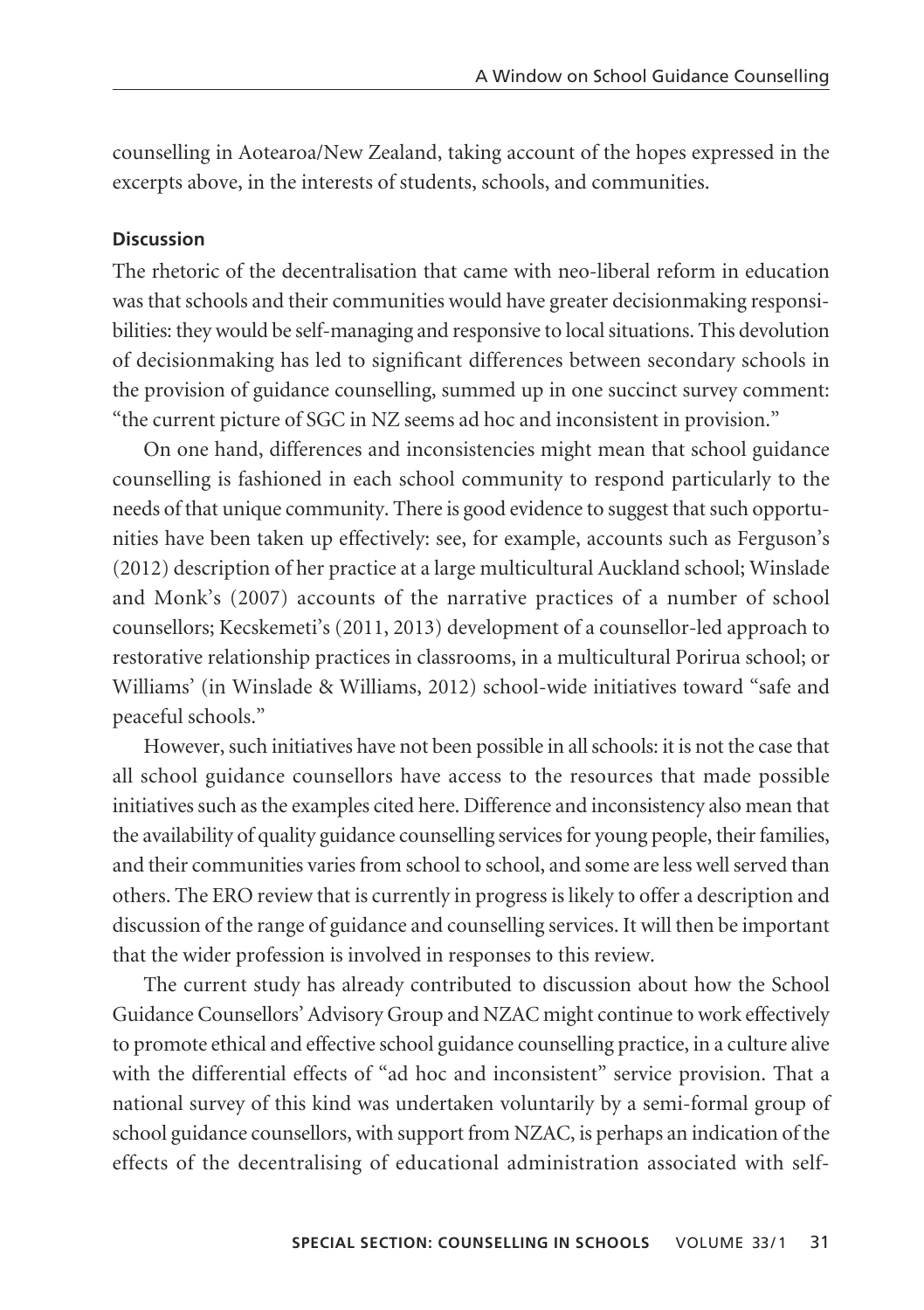managing schools. There has been no centralised leadership of guidance and counselling beyond that offered by voluntary groups of counsellors, professional associations, and professional unions. For example, as Crowe (2006) noted, the Ministry of Education no longer offers systems of professional leadership in the area of guidance counselling; School Support funding arrangements no longer carry the possibility of positions akin to the former "guidance advisor" positions; funding for guidance counsellor education is made more by administrative than by professional decision, and the needs of particular schools for professional education of counsellors may not be included in these decisions. Further, despite the current focus on youth mental health and significant funding of such research, there has been little recent research on school guidance counselling in particular, and few funding sources available for such research.

The results of this study paint a picture of a field that is diverse, contested, and complex. We note that the results reported here are based on a sample that is made up of fewer respondents than other more recent surveys, such as that of the PPTA (2004) or Payne and Lang (2009), limiting the generality of the claims. Nevertheless, results suggest that most counsellors in schools are known as "school guidance counsellors" or "counsellors;" the workforce is increasingly feminised; almost a third of school counsellors have more than 15 years' experience; most have teaching qualifications and postgraduate counselling qualifications, and most belong to both NZAC and PPTA. In giving a broad overview of school guidance counselling demographics, employment and qualification status, professional membership, and inclusion or exclusion from teacher registration, this study leaves unanswered the question of how well differences and inconsistencies in the provision of school guidance and counselling serve young people, their schools, and their communities. It would seem that this is a question in urgent need of investigation.

The survey was not intended to and therefore does not attend to what is perhaps the most pressing matter for school guidance counselling, that is, to study practice itself for sound evidence of the contribution of school guidance counselling to student wellbeing. This gap in the study of practice itself is a matter of some concern in an era when allocation of resources is increasingly based on research evidence. Perhaps it is time to give research attention to the study of our contemporary school guidance counselling practice for evidence of its efficacy. While counsellors see such evidence in our daily practice, there is more that could be done to produce systematic research evidence, using a wide range of research methods appropriate to the field of counselling.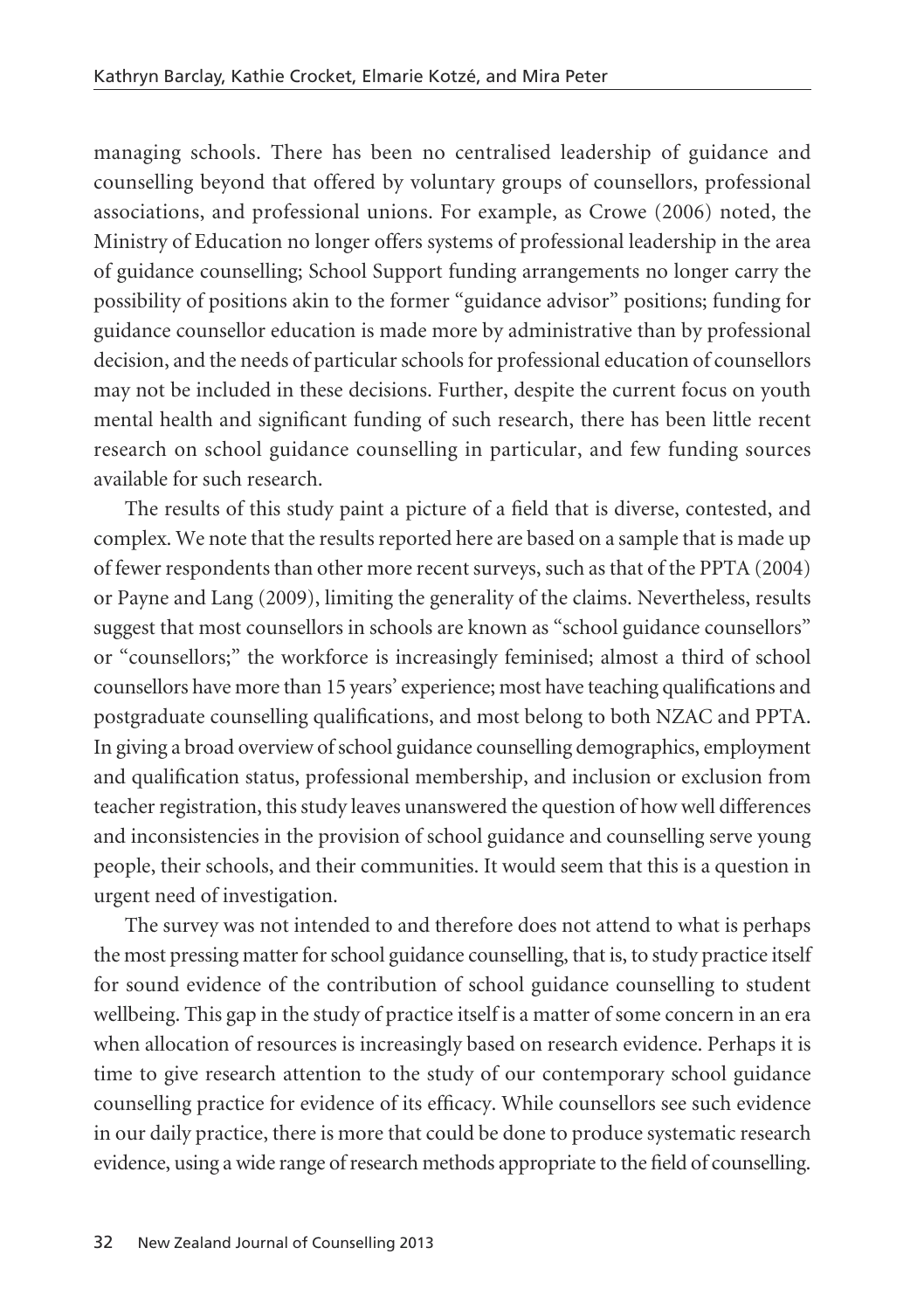Such research will of course require further resources: as Harlow (2010) notes, all forms of research, including surveys, require complex and purposeful design and analysis. A current study funded by the Teaching and Learning Research Initiative (see http://www.tlri.org.nz/tlri-research/research-progress/school-sector/key-competencies -how-school-guidance-counsellors) is one step toward this end, in its inquiry into the contribution of school guidance counsellors to student learning. The study, based in three eastern Bay of Plenty schools, investigates counselling practices for their potential to contribute to students strengthening and using key competencies (see Ministry of Education, 2007) within the particular context of the counselling room and relationship (see Hughes, Burke, Graham, Crocket, & Kotzé, 2013). Nonetheless, there is much more to be done to highlight the significance of the contributions of school guidance counsellors to the wellbeing of young people: it is surely time to turn research attention to studying school counselling practice, both its processes and its outcomes.

## Acknowledgement

The authors would like to acknowledge the school counsellors who read this article as it was being prepared for publication.

# **Endnotes**

- 1. Kathryn, in consultation with the School Guidance Counsellors' Advisory Group, set up, designed, and ran the survey. Second-stage data analysis was done by Kathie, Elmarie, and Mira; this article was written by Kathie and Elmarie. Membership of the Advisory Group changed over the time of the project. Correspondence concerning the article should be addressed to Kathie Crocket: kcrocket@waikato.ac.nz
- 2. The Prime Minister's Mental Health Task Force emerged in response to the Gluckman Report, *Improving the transition: Reducing social and psychological morbidity during adolescence* (see http://www.pmcsa.org.nz/improving-the-transition/), discussion of which is beyond the scope of this article.
- 3. See http://www.surveymonkey.com/
- 4. Question 9 asked respondents to indicate whether or not they were a "trained teacher." A significant number (31; 23%) were not. Of this latter group, 12 had access to Limited Authority to Teach (LAT), "an authority for a specified person to teach in a specified school/centre in a temporary capacity" (see http://www.teacherscouncil.govt.nz/prof/lat.stm)
- 5. It is not known if these respondents came from different schools.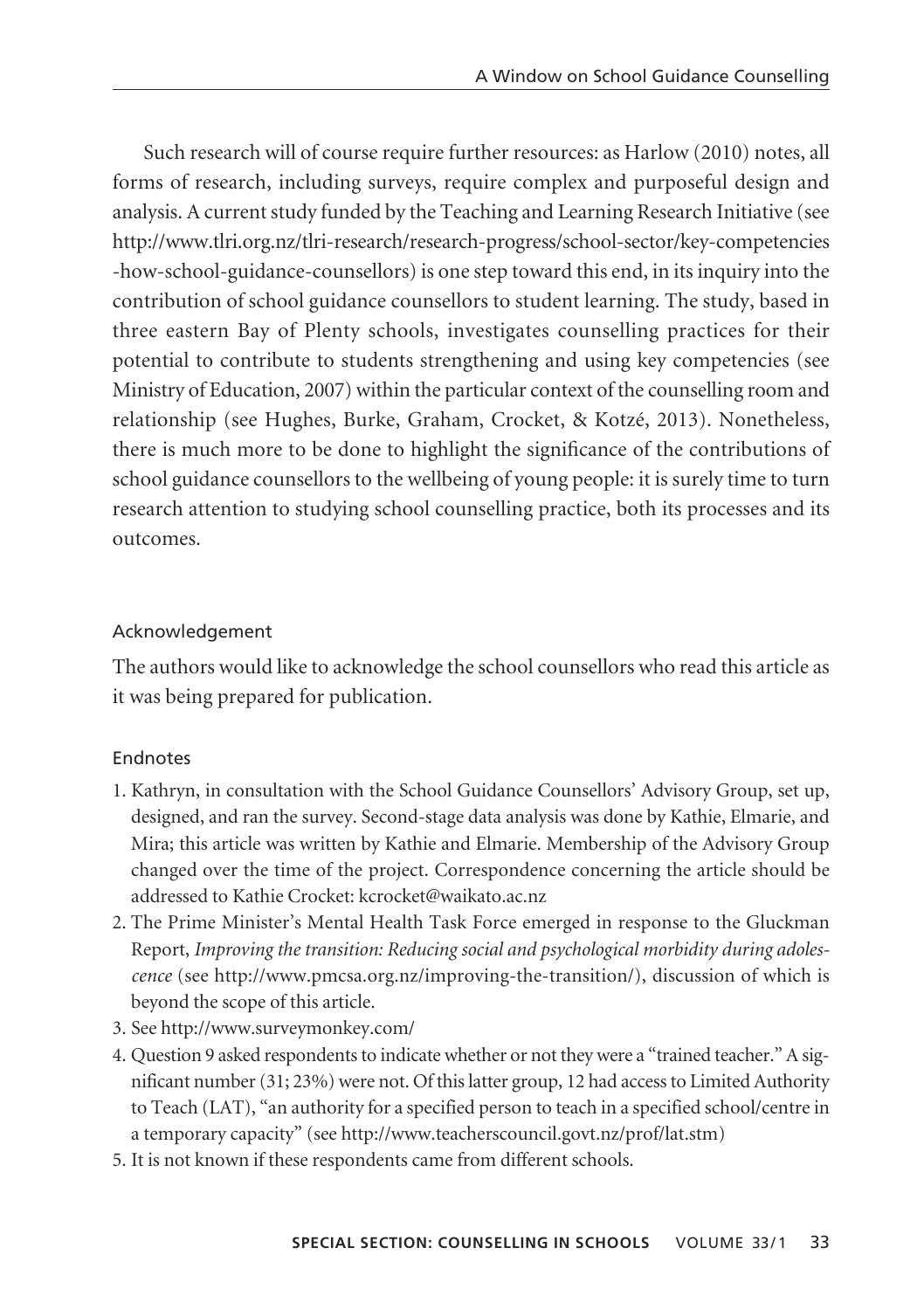#### References

- Alison, J. (2007). School counsellor forum. *Counselling Today/Nga Korero Awhina: Newsletter of the New Zealand Association of Counsellors, 28*(2), 16–17.
- Crowe, A. (2006). Guidance and counselling in New Zealand secondary schools: Exploring the issues. *New Zealand Journal of Counselling, 26*(3), 16–25.
- Evans-Love, G. (2007). School guidance counsellors and Teachers Council Registration issues. *Counselling Today/Nga Korero Awhina: Newsletter of the New Zealand Association of Counsellors, 28*(1), 60–62.
- Ferguson, C. (2012). Out of our comfort zone: Holistic counselling in a multicultural school. *New Zealand Journal of Counselling*, *32*(1), 25–36.
- Harlow, A. (2010). Online surveys. Possibilities, pitfalls and practicalities: The experience of the TELA evaluation. *Waikato Journal of Education, 15*(2), 95–108.
- Hooker, C. (2011). Three years of big issues for school counsellors. *Counselling Today/Nga Korero Awhina*: *Newsletter of the New Zealand Association of Counsellors*, *32*(1), 20–21.
- Hughes, C. (1996). The colonisation of the school counsellor's role. *New Zealand Association of Counsellors' Newsletter*, *17*(1), 40–42.
- Hughes, C., Burke, A., Graham, J., Crocket, K., & Kotzé, E. (2013). School counsellors and the key competencies: The difference that makes the difference. *New Zealand Journal of Counselling, 33*(1), 2–15.
- Kecskemeti, M. (2011). *A discursive approach to relationship practices in classrooms: An exploratory study*. (Unpublished doctoral dissertation). University of Waikato, Hamilton, New Zealand.
- Kecskemeti, M. (2013). A discursive approach to restorative practice: Improving the learning environment through professional learning. *ENGAGE: The International Journal of Research and Practice on Student Engagement*, *1*(1), 24–35.
- Manthei, R. J. (1999). School guidance counselling in New Zealand. *New Zealand Journal of Counselling*, *20*(1), 24–46.
- McMahon, M., & Patton, W. (2000). Conversations on clinical supervision: Benefits perceived by school counsellors. *British Journal of Guidance and Counselling*, *28*(3), 339–351.
- Miller, J., Manthei, R., & Gilmore, A. (1993). School counsellors and guidance networks: Roles revisited. *New Zealand Journal of Educational Studies, 28*(2), 105–124.
- Ministry of Education. (2007). *The New Zealand curriculum*. Wellington, New Zealand: Learning Media.
- Payne, W. M., & Lang, S. K. (2009). National survey of school guidance counsellors and their professional supervision. *New Zealand Journal of Counselling*, *29*(2), 47–60.
- Post Primary Teachers Association. (2004, June). *PPTA survey of guidance counsellors.* Unpublished paper.
- Webb, S. (1980). *Guidance and counselling in New Zealand: A consideration of social and educational contexts and their implications for counselling in schools*. (Masters thesis). Exeter University, England.